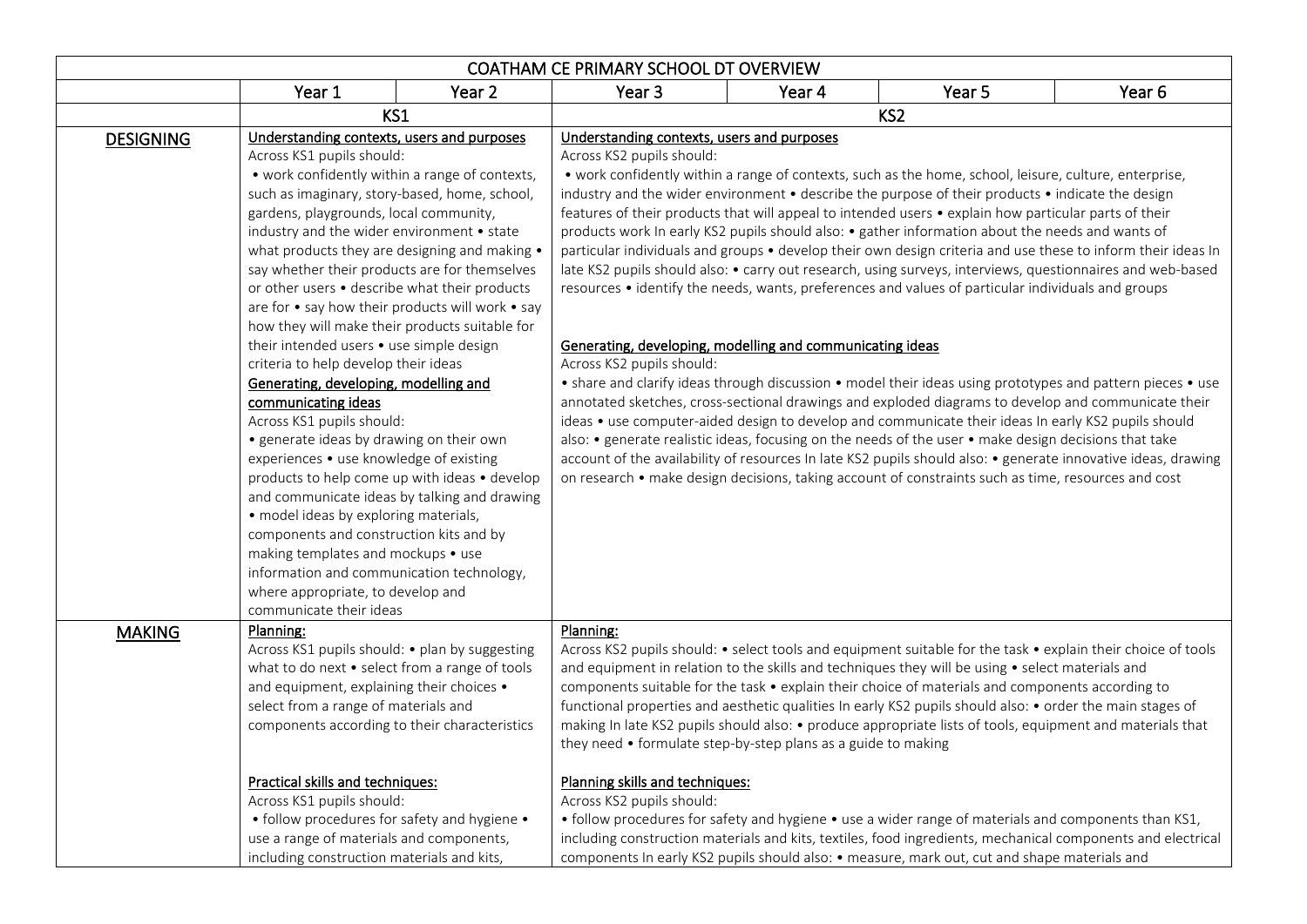|                   | textiles, food ingredients and mechanical<br>components • measure, mark out, cut and<br>shape materials and components • assemble,<br>join and combine materials and components .<br>use finishing techniques, including those from<br>art and design                                                              |                                                                                                                                                                                                                                                                                                                                                                                                                                                                                                                                                                                                                                                                                                                                                                                                                                            | components with some accuracy • assemble, join and combine materials and components with some<br>accuracy • apply a range of finishing techniques, including those from art and design, with some accuracy<br>In late KS2 pupils should also: • accurately measure, mark out, cut and shape materials and components •<br>accurately assemble, join and combine materials and components • accurately apply a range of finishing<br>techniques, including those from art and design • use techniques that involve a number of steps •<br>demonstrate resourcefulness when tackling practical problems                                                                                                                                                                                                                                                                                                                                                                                          |  |  |                                                                                                                                                                                                                                              |  |
|-------------------|--------------------------------------------------------------------------------------------------------------------------------------------------------------------------------------------------------------------------------------------------------------------------------------------------------------------|--------------------------------------------------------------------------------------------------------------------------------------------------------------------------------------------------------------------------------------------------------------------------------------------------------------------------------------------------------------------------------------------------------------------------------------------------------------------------------------------------------------------------------------------------------------------------------------------------------------------------------------------------------------------------------------------------------------------------------------------------------------------------------------------------------------------------------------------|------------------------------------------------------------------------------------------------------------------------------------------------------------------------------------------------------------------------------------------------------------------------------------------------------------------------------------------------------------------------------------------------------------------------------------------------------------------------------------------------------------------------------------------------------------------------------------------------------------------------------------------------------------------------------------------------------------------------------------------------------------------------------------------------------------------------------------------------------------------------------------------------------------------------------------------------------------------------------------------------|--|--|----------------------------------------------------------------------------------------------------------------------------------------------------------------------------------------------------------------------------------------------|--|
| <b>EVALUATING</b> | Own ideas and products:<br>Across KS1 pupils should:<br>improved                                                                                                                                                                                                                                                   | Own ideas and products:<br>Across KS2 pupils should:<br>• talk about their design ideas and what they<br>• identify the strengths and areas for development in their ideas and products • consider the views of<br>are making • make simple judgements about<br>others, including intended users, to improve their work In early KS2 pupils should also: • refer to their<br>their products and ideas against design criteria<br>design criteria as they design and make • use their design criteria to evaluate their completed products In<br>• suggest how their products could be<br>late KS2 pupils should also: • critically evaluate the quality of the design, manufacture and fitness for<br>purpose of their products as they design and make • evaluate their ideas and products against their<br>original design specification |                                                                                                                                                                                                                                                                                                                                                                                                                                                                                                                                                                                                                                                                                                                                                                                                                                                                                                                                                                                                |  |  |                                                                                                                                                                                                                                              |  |
|                   | <b>Existing products:</b><br>Across KS1 pupils should explore:<br>• what products are • who products are for •<br>what products are for • how products work •<br>how products are used • where products<br>might be used • what materials products are<br>made from • what they like and dislike about<br>products |                                                                                                                                                                                                                                                                                                                                                                                                                                                                                                                                                                                                                                                                                                                                                                                                                                            | <b>Existing products:</b><br>Across KS2 pupils should investigate and analyse:<br>• how well products have been designed • how well products have been made • why materials have been<br>chosen • what methods of construction have been used • how well products work • how well products<br>achieve their purposes • how well products meet user needs and wants In early KS2 pupils should also<br>investigate and analyse: • who designed and made the products • where products were designed and<br>made • when products were designed and made • whether products can be recycled or reused In late<br>KS2 pupils should also investigate and analyse: • how much products cost to make • how innovative<br>products are • how sustainable the materials in products are • what impact products have beyond their<br>intended purpose<br>Key events and individuals:<br>· about inventors, designers, engineers, chefs and manufacturers who have developed ground-breaking<br>products |  |  |                                                                                                                                                                                                                                              |  |
| Mechanisms        | Begin to use levers or<br>slides                                                                                                                                                                                                                                                                                   | Use levers or slides<br>Begin to understand<br>how to use wheels<br>and axles                                                                                                                                                                                                                                                                                                                                                                                                                                                                                                                                                                                                                                                                                                                                                              | Select appropriate tools<br>/ techniques Alter<br>product after checking,<br>to make it better<br>begin to try<br>new/different ideas<br>Use simple lever and<br>linkages to create<br>movement                                                                                                                                                                                                                                                                                                                                                                                                                                                                                                                                                                                                                                                                                                                                                                                                |  |  | Refine product after<br>testing, considering<br>aesthetics, functionality<br>and purpose<br>Incorporate hydraulics<br>and pneumatics<br>Be confident to try new /<br>different ideas<br>Use cams, pulleys and<br>gears to create<br>movement |  |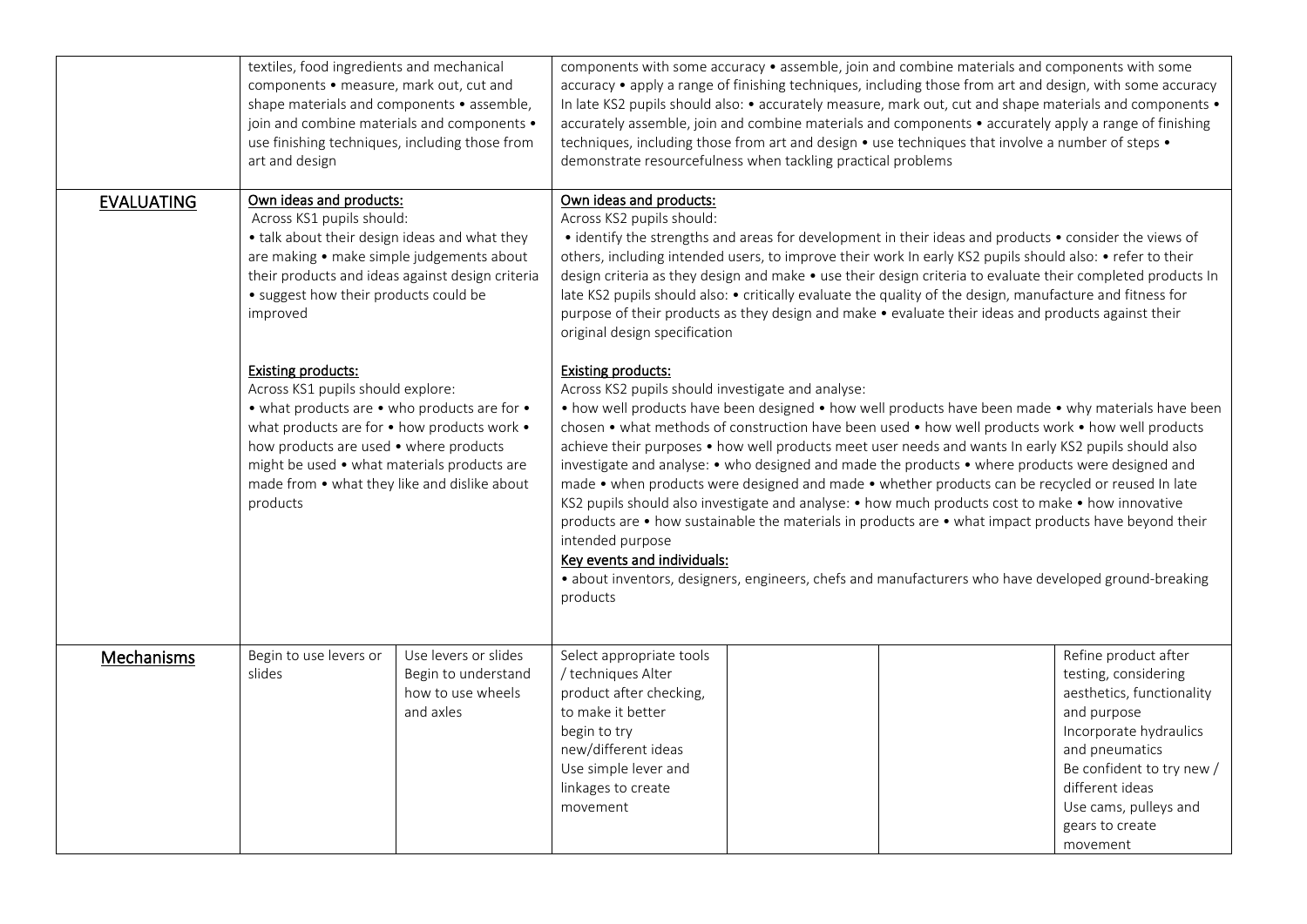| <b>Textiles</b>           |                         | Measure textiles Join  | Think about user      |                             | Think about user's      |
|---------------------------|-------------------------|------------------------|-----------------------|-----------------------------|-------------------------|
|                           |                         | textiles together to   | when choosing         |                             | wants/needs and         |
|                           |                         | make a product, and    | textiles              |                             | aesthetics when         |
|                           |                         | explain how I did it   | Think about how to    |                             | choosing textiles Make  |
|                           |                         | Carefully cut textiles | make product strong   |                             | product attractive and  |
|                           |                         | to produce accurate    | Begin to devise a     |                             | strong                  |
|                           |                         | pieces Explain choices | template Explain      |                             | Make a prototype use a  |
|                           |                         | of textile Understand  | how to join things in |                             | range of joining        |
|                           |                         | that a 3D textile      | a different way       |                             | techniques Think about  |
|                           |                         | structure can be       | Understand that a     |                             | how product might be    |
|                           |                         | made from two          | simple fabric shape   |                             | sold                    |
|                           |                         | identical fabric       | can be used to make   |                             | Think carefully about   |
|                           |                         | shapes.                | a 3D textiles project |                             | what would improve      |
|                           |                         |                        |                       |                             | product Understand that |
|                           |                         |                        |                       |                             | a single 3D textiles    |
|                           |                         |                        |                       |                             | project can be made     |
|                           |                         |                        |                       |                             | from a combination of   |
|                           |                         |                        |                       |                             | fabric shapes.          |
| Materials/Structures      | Measure materials       |                        | Use appropriate       | Select materials carefully, |                         |
|                           | Describe some           |                        | materials             | considering intended use    |                         |
|                           | different               |                        | Work accurately to    | of product and              |                         |
|                           | characteristics of      |                        | make cuts and holes   | appearance                  |                         |
|                           | materials               |                        | Join materials        | Explain how product         |                         |
|                           | Join materials in       |                        | Measure carefully to  | meets design criteria       |                         |
|                           | different ways          |                        | avoid mistakes        | Measure accurately          |                         |
|                           | Use joining, rolling or |                        | Attempt to make       | enough to ensure            |                         |
|                           | folding to make it      |                        | product strong        | precision                   |                         |
|                           | stronger                |                        | Continue working on   | Ensure product is strong    |                         |
|                           | Use own ideas to try    |                        | product even if       | and fit for purpose         |                         |
|                           | to make product         |                        | original didn't work  | Begin to reinforce and      |                         |
|                           | stronger                |                        | Make a strong, stiff  | strengthen a 3D frame       |                         |
|                           |                         |                        | structure             |                             |                         |
| <b>Electrical systems</b> |                         |                        | Use number of         |                             | Incorporate switch into |
|                           |                         |                        | components in         |                             | product Confidently use |
|                           |                         |                        | circuit               |                             | number of components    |
|                           |                         |                        | Learn about how to    |                             | in circuit              |
|                           |                         |                        | program a computer    |                             | Begin to be able to     |
|                           |                         |                        | to control product    |                             | program a computer to   |
|                           |                         |                        |                       |                             | monitor changes in      |
|                           |                         |                        |                       |                             | environment and control |
|                           |                         |                        |                       |                             | product                 |